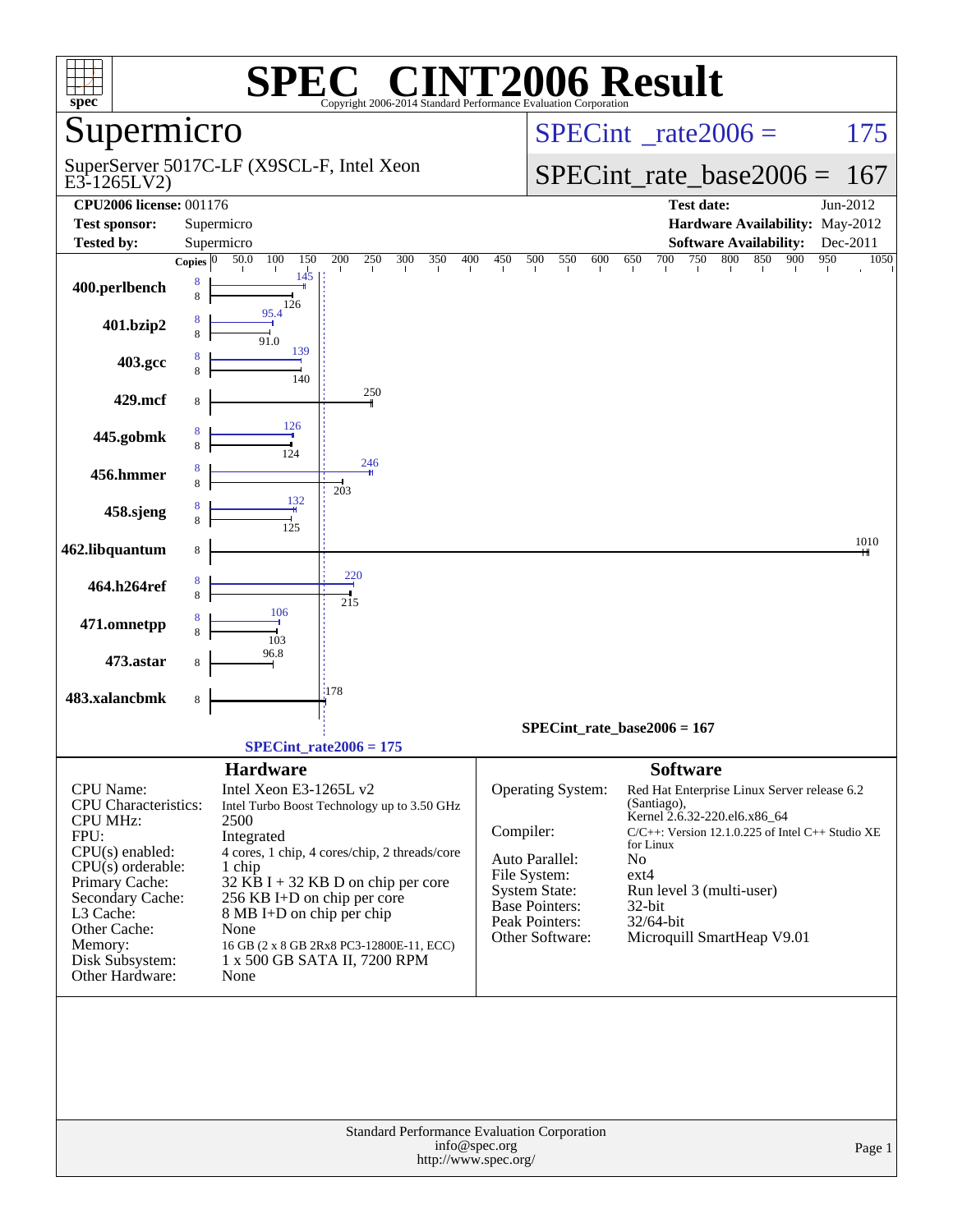

## Supermicro

E3-1265LV2) SuperServer 5017C-LF (X9SCL-F, Intel Xeon SPECint rate $2006 = 175$ 

## [SPECint\\_rate\\_base2006 =](http://www.spec.org/auto/cpu2006/Docs/result-fields.html#SPECintratebase2006) 167

**[CPU2006 license:](http://www.spec.org/auto/cpu2006/Docs/result-fields.html#CPU2006license)** 001176 **[Test date:](http://www.spec.org/auto/cpu2006/Docs/result-fields.html#Testdate)** Jun-2012 **[Test sponsor:](http://www.spec.org/auto/cpu2006/Docs/result-fields.html#Testsponsor)** Supermicro **[Hardware Availability:](http://www.spec.org/auto/cpu2006/Docs/result-fields.html#HardwareAvailability)** May-2012 **[Tested by:](http://www.spec.org/auto/cpu2006/Docs/result-fields.html#Testedby)** Supermicro **Supermicro [Software Availability:](http://www.spec.org/auto/cpu2006/Docs/result-fields.html#SoftwareAvailability)** Dec-2011

#### **[Results Table](http://www.spec.org/auto/cpu2006/Docs/result-fields.html#ResultsTable)**

|                                                                                                          | <b>Base</b>   |                |       |                |       |                |       | <b>Peak</b>   |                |              |                |              |                |              |  |
|----------------------------------------------------------------------------------------------------------|---------------|----------------|-------|----------------|-------|----------------|-------|---------------|----------------|--------------|----------------|--------------|----------------|--------------|--|
| <b>Benchmark</b>                                                                                         | <b>Copies</b> | <b>Seconds</b> | Ratio | <b>Seconds</b> | Ratio | <b>Seconds</b> | Ratio | <b>Copies</b> | <b>Seconds</b> | <b>Ratio</b> | <b>Seconds</b> | <b>Ratio</b> | <b>Seconds</b> | <b>Ratio</b> |  |
| 400.perlbench                                                                                            | 8             | 619            | 126   | 621            | 126   | 622            | 126   |               | 545            | 143          | 535            | 146          | 538            | <u>145</u>   |  |
| 401.bzip2                                                                                                |               | 849            | 91.0  | 850            | 90.9  | 848            | 91.1  |               | 809            | 95.4         | 802            | 96.3         | 814            | 94.8         |  |
| $403.\mathrm{gcc}$                                                                                       | 8             | 461            | 140   | 461            | 140   | 461            | 140   |               | 464            | 139          | 463            | 139          | 462            | 139          |  |
| $429$ .mcf                                                                                               | 8             | 292            | 250   | 295            | 247   | 292            | 250   |               | 292            | 250          | 295            | 247          | 292            | 250          |  |
| $445$ .gobm $k$                                                                                          |               | 686            | 122   | 672            | 125   | 678            | 124   |               | 654            | 128          | 667            | 126          | 665            | 126          |  |
| 456.hmmer                                                                                                |               | 367            | 203   | 367            | 203   | 367            | 203   |               | 305            | 245          | 304            | 246          | 300            | 249          |  |
| $458$ .sjeng                                                                                             | 8             | 776            | 125   | 776            | 125   | 776            | 125   |               | 734            | 132          | 755            | 128          | 734            | 132          |  |
| 462.libquantum                                                                                           |               | 164            | 1010  | 164            | 1010  | 165            | 1000  |               | 164            | 1010         | 164            | 1010         | 165            | 1000         |  |
| 464.h264ref                                                                                              |               | 823            | 215   | 826            | 214   | 818            | 216   |               | 804            | 220          | 804            | 220          | 805            | 220          |  |
| 471.omnetpp                                                                                              | 8             | 487            | 103   | 485            | 103   | 493            | 101   | 8             | 472            | 106          | 468            | 107          | 471            | 106          |  |
| $473.$ astar                                                                                             | 8             | 580            | 96.8  | 579            | 97.0  | 585            | 95.9  |               | 580            | 96.8         | 579            | 97.0         | 585            | 95.9         |  |
| 483.xalancbmk                                                                                            | 8             | 310            | 178   | 311            | 178   | 311            | 178   | $\mathsf{R}$  | 310            | 178          | 311            | 178          | 311            | 178          |  |
| Results appear in the order in which they were run. Bold underlined text indicates a median measurement. |               |                |       |                |       |                |       |               |                |              |                |              |                |              |  |

#### **[Submit Notes](http://www.spec.org/auto/cpu2006/Docs/result-fields.html#SubmitNotes)**

 The taskset mechanism was used to bind copies to processors. The config file option 'submit' was used to generate taskset commands to bind each copy to a specific processor. For details, please see the config file.

#### **[Operating System Notes](http://www.spec.org/auto/cpu2006/Docs/result-fields.html#OperatingSystemNotes)**

 Stack size set to unlimited using "ulimit -s unlimited" Transparent Huge Pages enabled with: echo always > /sys/kernel/mm/redhat\_transparent\_hugepage/enabled

#### **[General Notes](http://www.spec.org/auto/cpu2006/Docs/result-fields.html#GeneralNotes)**

Environment variables set by runspec before the start of the run: LD\_LIBRARY\_PATH = "/home/cpu2006/libs/32:/home/cpu2006/libs/64"

 Binaries compiled on a system with 1x Core i7-860 CPU + 8GB memory using RHEL5.5

## **[Base Compiler Invocation](http://www.spec.org/auto/cpu2006/Docs/result-fields.html#BaseCompilerInvocation)**

[C benchmarks](http://www.spec.org/auto/cpu2006/Docs/result-fields.html#Cbenchmarks):  $inc -m32$ 

[C++ benchmarks:](http://www.spec.org/auto/cpu2006/Docs/result-fields.html#CXXbenchmarks) [icpc -m32](http://www.spec.org/cpu2006/results/res2012q3/cpu2006-20120618-23036.flags.html#user_CXXbase_intel_icpc_4e5a5ef1a53fd332b3c49e69c3330699)

> Standard Performance Evaluation Corporation [info@spec.org](mailto:info@spec.org) <http://www.spec.org/>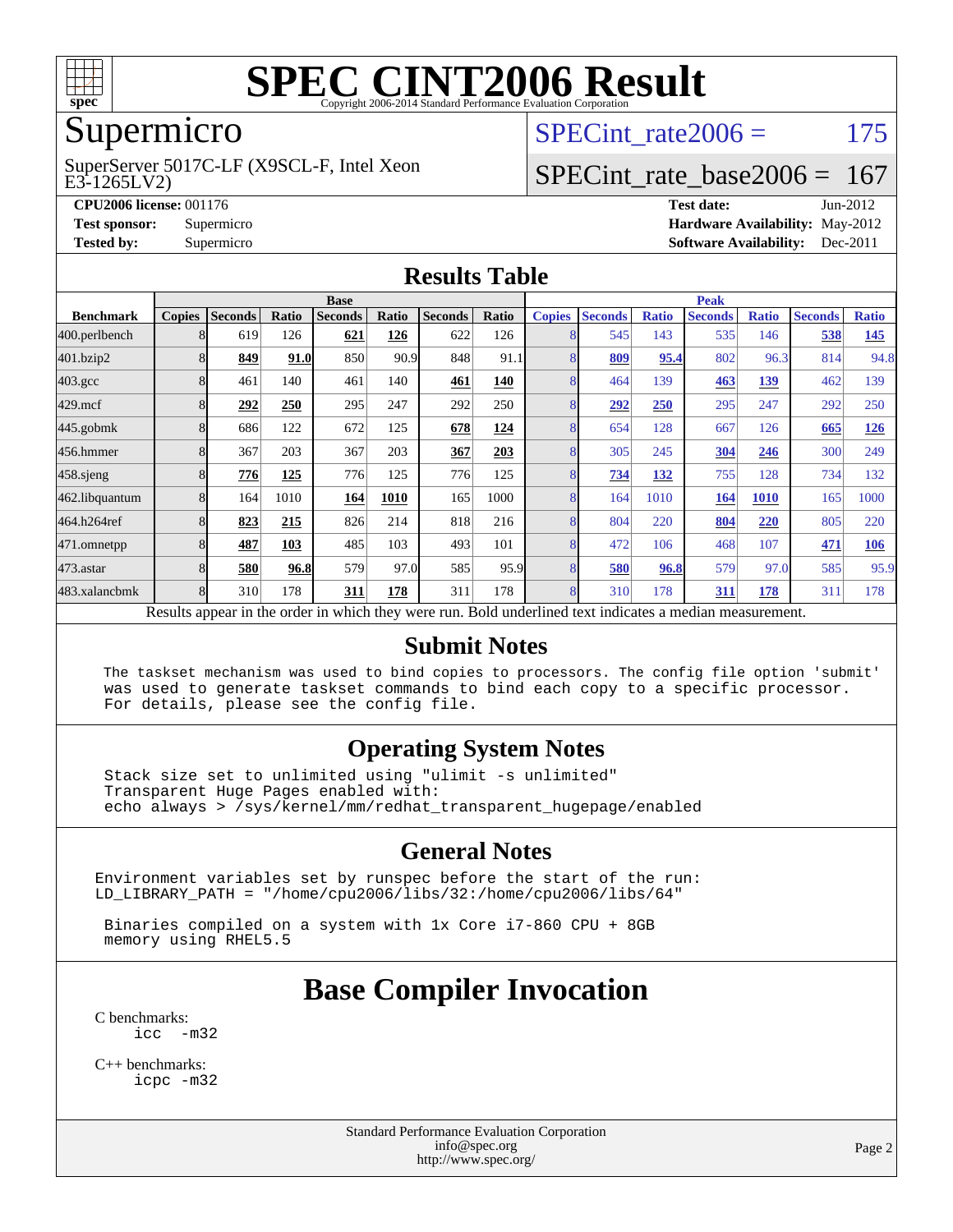

### Supermicro

E3-1265LV2) SuperServer 5017C-LF (X9SCL-F, Intel Xeon

**[CPU2006 license:](http://www.spec.org/auto/cpu2006/Docs/result-fields.html#CPU2006license)** 001176 **[Test date:](http://www.spec.org/auto/cpu2006/Docs/result-fields.html#Testdate)** Jun-2012

SPECint rate $2006 = 175$ 

[SPECint\\_rate\\_base2006 =](http://www.spec.org/auto/cpu2006/Docs/result-fields.html#SPECintratebase2006)  $167$ 

**[Test sponsor:](http://www.spec.org/auto/cpu2006/Docs/result-fields.html#Testsponsor)** Supermicro **[Hardware Availability:](http://www.spec.org/auto/cpu2006/Docs/result-fields.html#HardwareAvailability)** May-2012 **[Tested by:](http://www.spec.org/auto/cpu2006/Docs/result-fields.html#Testedby)** Supermicro **Supermicro [Software Availability:](http://www.spec.org/auto/cpu2006/Docs/result-fields.html#SoftwareAvailability)** Dec-2011

#### **[Base Portability Flags](http://www.spec.org/auto/cpu2006/Docs/result-fields.html#BasePortabilityFlags)**

 400.perlbench: [-DSPEC\\_CPU\\_LINUX\\_IA32](http://www.spec.org/cpu2006/results/res2012q3/cpu2006-20120618-23036.flags.html#b400.perlbench_baseCPORTABILITY_DSPEC_CPU_LINUX_IA32) 462.libquantum: [-DSPEC\\_CPU\\_LINUX](http://www.spec.org/cpu2006/results/res2012q3/cpu2006-20120618-23036.flags.html#b462.libquantum_baseCPORTABILITY_DSPEC_CPU_LINUX) 483.xalancbmk: [-DSPEC\\_CPU\\_LINUX](http://www.spec.org/cpu2006/results/res2012q3/cpu2006-20120618-23036.flags.html#b483.xalancbmk_baseCXXPORTABILITY_DSPEC_CPU_LINUX)

**[Base Optimization Flags](http://www.spec.org/auto/cpu2006/Docs/result-fields.html#BaseOptimizationFlags)**

[C benchmarks](http://www.spec.org/auto/cpu2006/Docs/result-fields.html#Cbenchmarks):

[-xAVX](http://www.spec.org/cpu2006/results/res2012q3/cpu2006-20120618-23036.flags.html#user_CCbase_f-xAVX) [-ipo](http://www.spec.org/cpu2006/results/res2012q3/cpu2006-20120618-23036.flags.html#user_CCbase_f-ipo) [-O3](http://www.spec.org/cpu2006/results/res2012q3/cpu2006-20120618-23036.flags.html#user_CCbase_f-O3) [-no-prec-div](http://www.spec.org/cpu2006/results/res2012q3/cpu2006-20120618-23036.flags.html#user_CCbase_f-no-prec-div) [-opt-prefetch](http://www.spec.org/cpu2006/results/res2012q3/cpu2006-20120618-23036.flags.html#user_CCbase_f-opt-prefetch) [-opt-mem-layout-trans=3](http://www.spec.org/cpu2006/results/res2012q3/cpu2006-20120618-23036.flags.html#user_CCbase_f-opt-mem-layout-trans_a7b82ad4bd7abf52556d4961a2ae94d5)

[C++ benchmarks:](http://www.spec.org/auto/cpu2006/Docs/result-fields.html#CXXbenchmarks)

[-xAVX](http://www.spec.org/cpu2006/results/res2012q3/cpu2006-20120618-23036.flags.html#user_CXXbase_f-xAVX) [-ipo](http://www.spec.org/cpu2006/results/res2012q3/cpu2006-20120618-23036.flags.html#user_CXXbase_f-ipo) [-O3](http://www.spec.org/cpu2006/results/res2012q3/cpu2006-20120618-23036.flags.html#user_CXXbase_f-O3) [-no-prec-div](http://www.spec.org/cpu2006/results/res2012q3/cpu2006-20120618-23036.flags.html#user_CXXbase_f-no-prec-div) [-opt-prefetch](http://www.spec.org/cpu2006/results/res2012q3/cpu2006-20120618-23036.flags.html#user_CXXbase_f-opt-prefetch) [-opt-mem-layout-trans=3](http://www.spec.org/cpu2006/results/res2012q3/cpu2006-20120618-23036.flags.html#user_CXXbase_f-opt-mem-layout-trans_a7b82ad4bd7abf52556d4961a2ae94d5) [-Wl,-z,muldefs](http://www.spec.org/cpu2006/results/res2012q3/cpu2006-20120618-23036.flags.html#user_CXXbase_link_force_multiple1_74079c344b956b9658436fd1b6dd3a8a) [-L/smartheap -lsmartheap](http://www.spec.org/cpu2006/results/res2012q3/cpu2006-20120618-23036.flags.html#user_CXXbase_SmartHeap_7c9e394a5779e1a7fec7c221e123830c)

## **[Base Other Flags](http://www.spec.org/auto/cpu2006/Docs/result-fields.html#BaseOtherFlags)**

[C benchmarks](http://www.spec.org/auto/cpu2006/Docs/result-fields.html#Cbenchmarks):

403.gcc: [-Dalloca=\\_alloca](http://www.spec.org/cpu2006/results/res2012q3/cpu2006-20120618-23036.flags.html#b403.gcc_baseEXTRA_CFLAGS_Dalloca_be3056838c12de2578596ca5467af7f3)

## **[Peak Compiler Invocation](http://www.spec.org/auto/cpu2006/Docs/result-fields.html#PeakCompilerInvocation)**

[C benchmarks \(except as noted below\)](http://www.spec.org/auto/cpu2006/Docs/result-fields.html#Cbenchmarksexceptasnotedbelow):

[icc -m32](http://www.spec.org/cpu2006/results/res2012q3/cpu2006-20120618-23036.flags.html#user_CCpeak_intel_icc_5ff4a39e364c98233615fdd38438c6f2)

400.perlbench: [icc -m64](http://www.spec.org/cpu2006/results/res2012q3/cpu2006-20120618-23036.flags.html#user_peakCCLD400_perlbench_intel_icc_64bit_bda6cc9af1fdbb0edc3795bac97ada53)

401.bzip2: [icc -m64](http://www.spec.org/cpu2006/results/res2012q3/cpu2006-20120618-23036.flags.html#user_peakCCLD401_bzip2_intel_icc_64bit_bda6cc9af1fdbb0edc3795bac97ada53)

456.hmmer: [icc -m64](http://www.spec.org/cpu2006/results/res2012q3/cpu2006-20120618-23036.flags.html#user_peakCCLD456_hmmer_intel_icc_64bit_bda6cc9af1fdbb0edc3795bac97ada53)

458.sjeng: [icc -m64](http://www.spec.org/cpu2006/results/res2012q3/cpu2006-20120618-23036.flags.html#user_peakCCLD458_sjeng_intel_icc_64bit_bda6cc9af1fdbb0edc3795bac97ada53)

[C++ benchmarks:](http://www.spec.org/auto/cpu2006/Docs/result-fields.html#CXXbenchmarks) [icpc -m32](http://www.spec.org/cpu2006/results/res2012q3/cpu2006-20120618-23036.flags.html#user_CXXpeak_intel_icpc_4e5a5ef1a53fd332b3c49e69c3330699)

### **[Peak Portability Flags](http://www.spec.org/auto/cpu2006/Docs/result-fields.html#PeakPortabilityFlags)**

 400.perlbench: [-DSPEC\\_CPU\\_LP64](http://www.spec.org/cpu2006/results/res2012q3/cpu2006-20120618-23036.flags.html#b400.perlbench_peakCPORTABILITY_DSPEC_CPU_LP64) [-DSPEC\\_CPU\\_LINUX\\_X64](http://www.spec.org/cpu2006/results/res2012q3/cpu2006-20120618-23036.flags.html#b400.perlbench_peakCPORTABILITY_DSPEC_CPU_LINUX_X64) 401.bzip2: [-DSPEC\\_CPU\\_LP64](http://www.spec.org/cpu2006/results/res2012q3/cpu2006-20120618-23036.flags.html#suite_peakCPORTABILITY401_bzip2_DSPEC_CPU_LP64) 456.hmmer: [-DSPEC\\_CPU\\_LP64](http://www.spec.org/cpu2006/results/res2012q3/cpu2006-20120618-23036.flags.html#suite_peakCPORTABILITY456_hmmer_DSPEC_CPU_LP64) 458.sjeng: [-DSPEC\\_CPU\\_LP64](http://www.spec.org/cpu2006/results/res2012q3/cpu2006-20120618-23036.flags.html#suite_peakCPORTABILITY458_sjeng_DSPEC_CPU_LP64)

Continued on next page

Standard Performance Evaluation Corporation [info@spec.org](mailto:info@spec.org) <http://www.spec.org/>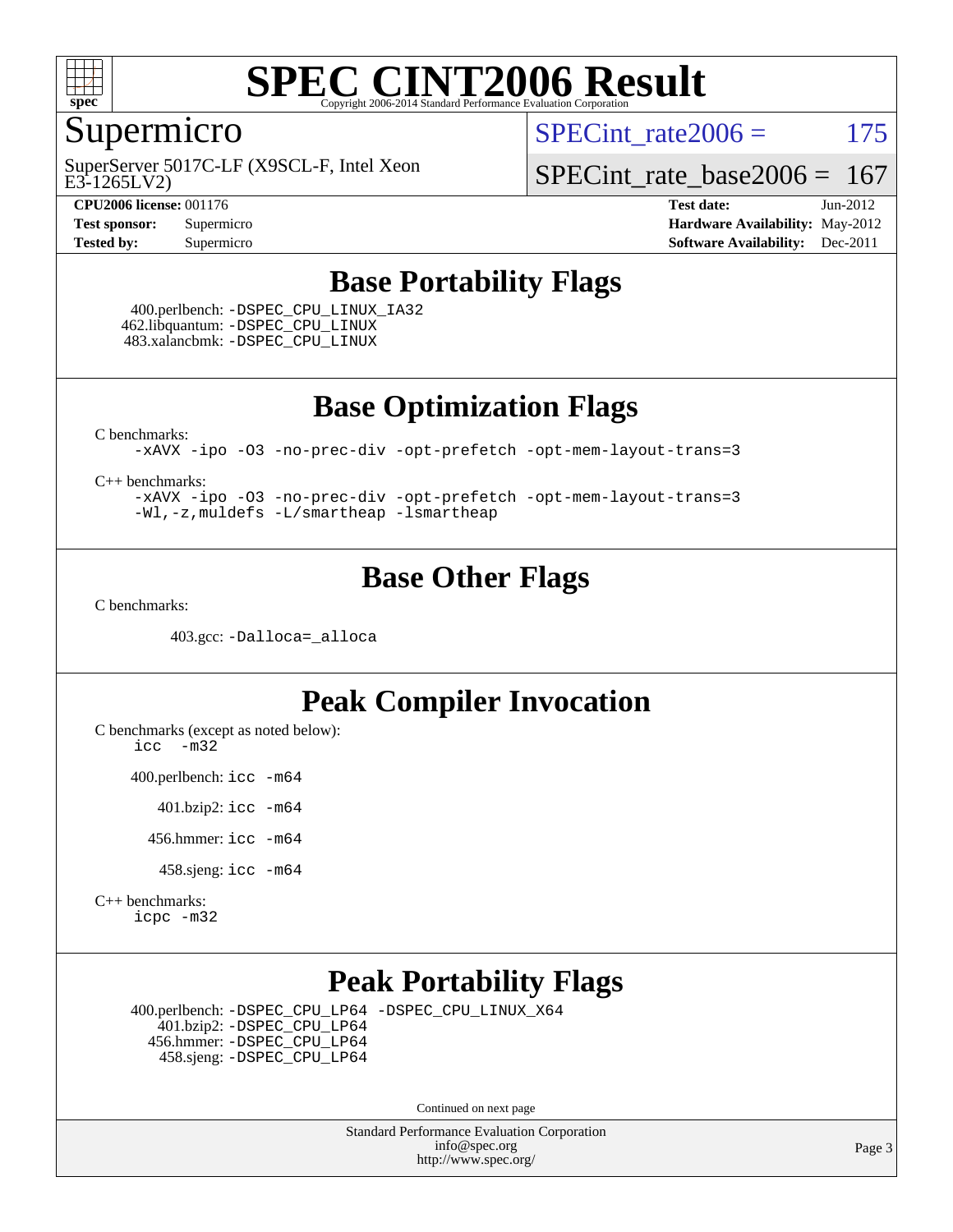

#### Supermicro

E3-1265LV2) SuperServer 5017C-LF (X9SCL-F, Intel Xeon SPECint rate $2006 = 175$ 

SPECint rate base  $2006 = 167$ 

**[CPU2006 license:](http://www.spec.org/auto/cpu2006/Docs/result-fields.html#CPU2006license)** 001176 **[Test date:](http://www.spec.org/auto/cpu2006/Docs/result-fields.html#Testdate)** Jun-2012 **[Test sponsor:](http://www.spec.org/auto/cpu2006/Docs/result-fields.html#Testsponsor)** Supermicro Supermicro **[Hardware Availability:](http://www.spec.org/auto/cpu2006/Docs/result-fields.html#HardwareAvailability)** May-2012 **[Tested by:](http://www.spec.org/auto/cpu2006/Docs/result-fields.html#Testedby)** Supermicro **[Software Availability:](http://www.spec.org/auto/cpu2006/Docs/result-fields.html#SoftwareAvailability)** Dec-2011

# **[Peak Portability Flags \(Continued\)](http://www.spec.org/auto/cpu2006/Docs/result-fields.html#PeakPortabilityFlags)**

 462.libquantum: [-DSPEC\\_CPU\\_LINUX](http://www.spec.org/cpu2006/results/res2012q3/cpu2006-20120618-23036.flags.html#b462.libquantum_peakCPORTABILITY_DSPEC_CPU_LINUX) 483.xalancbmk: [-DSPEC\\_CPU\\_LINUX](http://www.spec.org/cpu2006/results/res2012q3/cpu2006-20120618-23036.flags.html#b483.xalancbmk_peakCXXPORTABILITY_DSPEC_CPU_LINUX)

## **[Peak Optimization Flags](http://www.spec.org/auto/cpu2006/Docs/result-fields.html#PeakOptimizationFlags)**

[C benchmarks](http://www.spec.org/auto/cpu2006/Docs/result-fields.html#Cbenchmarks):

400.perlbench:  $-x$ AVX(pass 2)  $-p$ rof-gen(pass 1)  $-p$ po(pass 2)  $-03$ (pass 2) [-no-prec-div](http://www.spec.org/cpu2006/results/res2012q3/cpu2006-20120618-23036.flags.html#user_peakPASS2_CFLAGSPASS2_LDCFLAGS400_perlbench_f-no-prec-div)(pass 2) [-prof-use](http://www.spec.org/cpu2006/results/res2012q3/cpu2006-20120618-23036.flags.html#user_peakPASS2_CFLAGSPASS2_LDCFLAGS400_perlbench_prof_use_bccf7792157ff70d64e32fe3e1250b55)(pass 2) [-auto-ilp32](http://www.spec.org/cpu2006/results/res2012q3/cpu2006-20120618-23036.flags.html#user_peakCOPTIMIZE400_perlbench_f-auto-ilp32) 401.bzip2: [-xAVX](http://www.spec.org/cpu2006/results/res2012q3/cpu2006-20120618-23036.flags.html#user_peakPASS2_CFLAGSPASS2_LDCFLAGS401_bzip2_f-xAVX)(pass 2) [-prof-gen](http://www.spec.org/cpu2006/results/res2012q3/cpu2006-20120618-23036.flags.html#user_peakPASS1_CFLAGSPASS1_LDCFLAGS401_bzip2_prof_gen_e43856698f6ca7b7e442dfd80e94a8fc)(pass 1) [-ipo](http://www.spec.org/cpu2006/results/res2012q3/cpu2006-20120618-23036.flags.html#user_peakPASS2_CFLAGSPASS2_LDCFLAGS401_bzip2_f-ipo)(pass 2) [-O3](http://www.spec.org/cpu2006/results/res2012q3/cpu2006-20120618-23036.flags.html#user_peakPASS2_CFLAGSPASS2_LDCFLAGS401_bzip2_f-O3)(pass 2) [-no-prec-div](http://www.spec.org/cpu2006/results/res2012q3/cpu2006-20120618-23036.flags.html#user_peakPASS2_CFLAGSPASS2_LDCFLAGS401_bzip2_f-no-prec-div)(pass 2) [-prof-use](http://www.spec.org/cpu2006/results/res2012q3/cpu2006-20120618-23036.flags.html#user_peakPASS2_CFLAGSPASS2_LDCFLAGS401_bzip2_prof_use_bccf7792157ff70d64e32fe3e1250b55)(pass 2) [-opt-prefetch](http://www.spec.org/cpu2006/results/res2012q3/cpu2006-20120618-23036.flags.html#user_peakCOPTIMIZE401_bzip2_f-opt-prefetch) [-auto-ilp32](http://www.spec.org/cpu2006/results/res2012q3/cpu2006-20120618-23036.flags.html#user_peakCOPTIMIZE401_bzip2_f-auto-ilp32) [-ansi-alias](http://www.spec.org/cpu2006/results/res2012q3/cpu2006-20120618-23036.flags.html#user_peakCOPTIMIZE401_bzip2_f-ansi-alias) 403.gcc: [-xAVX](http://www.spec.org/cpu2006/results/res2012q3/cpu2006-20120618-23036.flags.html#user_peakCOPTIMIZE403_gcc_f-xAVX) [-ipo](http://www.spec.org/cpu2006/results/res2012q3/cpu2006-20120618-23036.flags.html#user_peakCOPTIMIZE403_gcc_f-ipo) [-O3](http://www.spec.org/cpu2006/results/res2012q3/cpu2006-20120618-23036.flags.html#user_peakCOPTIMIZE403_gcc_f-O3) [-no-prec-div](http://www.spec.org/cpu2006/results/res2012q3/cpu2006-20120618-23036.flags.html#user_peakCOPTIMIZE403_gcc_f-no-prec-div)  $429$ .mcf: basepeak = yes 445.gobmk: [-xAVX](http://www.spec.org/cpu2006/results/res2012q3/cpu2006-20120618-23036.flags.html#user_peakPASS2_CFLAGSPASS2_LDCFLAGS445_gobmk_f-xAVX)(pass 2) [-prof-gen](http://www.spec.org/cpu2006/results/res2012q3/cpu2006-20120618-23036.flags.html#user_peakPASS1_CFLAGSPASS1_LDCFLAGS445_gobmk_prof_gen_e43856698f6ca7b7e442dfd80e94a8fc)(pass 1) [-prof-use](http://www.spec.org/cpu2006/results/res2012q3/cpu2006-20120618-23036.flags.html#user_peakPASS2_CFLAGSPASS2_LDCFLAGS445_gobmk_prof_use_bccf7792157ff70d64e32fe3e1250b55)(pass 2) [-ansi-alias](http://www.spec.org/cpu2006/results/res2012q3/cpu2006-20120618-23036.flags.html#user_peakCOPTIMIZE445_gobmk_f-ansi-alias) [-opt-mem-layout-trans=3](http://www.spec.org/cpu2006/results/res2012q3/cpu2006-20120618-23036.flags.html#user_peakCOPTIMIZE445_gobmk_f-opt-mem-layout-trans_a7b82ad4bd7abf52556d4961a2ae94d5) 456.hmmer: [-xAVX](http://www.spec.org/cpu2006/results/res2012q3/cpu2006-20120618-23036.flags.html#user_peakCOPTIMIZE456_hmmer_f-xAVX) [-ipo](http://www.spec.org/cpu2006/results/res2012q3/cpu2006-20120618-23036.flags.html#user_peakCOPTIMIZE456_hmmer_f-ipo) [-O3](http://www.spec.org/cpu2006/results/res2012q3/cpu2006-20120618-23036.flags.html#user_peakCOPTIMIZE456_hmmer_f-O3) [-no-prec-div](http://www.spec.org/cpu2006/results/res2012q3/cpu2006-20120618-23036.flags.html#user_peakCOPTIMIZE456_hmmer_f-no-prec-div) [-unroll2](http://www.spec.org/cpu2006/results/res2012q3/cpu2006-20120618-23036.flags.html#user_peakCOPTIMIZE456_hmmer_f-unroll_784dae83bebfb236979b41d2422d7ec2) [-auto-ilp32](http://www.spec.org/cpu2006/results/res2012q3/cpu2006-20120618-23036.flags.html#user_peakCOPTIMIZE456_hmmer_f-auto-ilp32) 458.sjeng: [-xAVX](http://www.spec.org/cpu2006/results/res2012q3/cpu2006-20120618-23036.flags.html#user_peakPASS2_CFLAGSPASS2_LDCFLAGS458_sjeng_f-xAVX)(pass 2) [-prof-gen](http://www.spec.org/cpu2006/results/res2012q3/cpu2006-20120618-23036.flags.html#user_peakPASS1_CFLAGSPASS1_LDCFLAGS458_sjeng_prof_gen_e43856698f6ca7b7e442dfd80e94a8fc)(pass 1) [-ipo](http://www.spec.org/cpu2006/results/res2012q3/cpu2006-20120618-23036.flags.html#user_peakPASS2_CFLAGSPASS2_LDCFLAGS458_sjeng_f-ipo)(pass 2) [-O3](http://www.spec.org/cpu2006/results/res2012q3/cpu2006-20120618-23036.flags.html#user_peakPASS2_CFLAGSPASS2_LDCFLAGS458_sjeng_f-O3)(pass 2) [-no-prec-div](http://www.spec.org/cpu2006/results/res2012q3/cpu2006-20120618-23036.flags.html#user_peakPASS2_CFLAGSPASS2_LDCFLAGS458_sjeng_f-no-prec-div)(pass 2) [-prof-use](http://www.spec.org/cpu2006/results/res2012q3/cpu2006-20120618-23036.flags.html#user_peakPASS2_CFLAGSPASS2_LDCFLAGS458_sjeng_prof_use_bccf7792157ff70d64e32fe3e1250b55)(pass 2) [-unroll4](http://www.spec.org/cpu2006/results/res2012q3/cpu2006-20120618-23036.flags.html#user_peakCOPTIMIZE458_sjeng_f-unroll_4e5e4ed65b7fd20bdcd365bec371b81f) [-auto-ilp32](http://www.spec.org/cpu2006/results/res2012q3/cpu2006-20120618-23036.flags.html#user_peakCOPTIMIZE458_sjeng_f-auto-ilp32) 462.libquantum: basepeak = yes 464.h264ref: [-xAVX](http://www.spec.org/cpu2006/results/res2012q3/cpu2006-20120618-23036.flags.html#user_peakPASS2_CFLAGSPASS2_LDCFLAGS464_h264ref_f-xAVX)(pass 2) [-prof-gen](http://www.spec.org/cpu2006/results/res2012q3/cpu2006-20120618-23036.flags.html#user_peakPASS1_CFLAGSPASS1_LDCFLAGS464_h264ref_prof_gen_e43856698f6ca7b7e442dfd80e94a8fc)(pass 1) [-ipo](http://www.spec.org/cpu2006/results/res2012q3/cpu2006-20120618-23036.flags.html#user_peakPASS2_CFLAGSPASS2_LDCFLAGS464_h264ref_f-ipo)(pass 2) [-O3](http://www.spec.org/cpu2006/results/res2012q3/cpu2006-20120618-23036.flags.html#user_peakPASS2_CFLAGSPASS2_LDCFLAGS464_h264ref_f-O3)(pass 2) [-no-prec-div](http://www.spec.org/cpu2006/results/res2012q3/cpu2006-20120618-23036.flags.html#user_peakPASS2_CFLAGSPASS2_LDCFLAGS464_h264ref_f-no-prec-div)(pass 2) [-prof-use](http://www.spec.org/cpu2006/results/res2012q3/cpu2006-20120618-23036.flags.html#user_peakPASS2_CFLAGSPASS2_LDCFLAGS464_h264ref_prof_use_bccf7792157ff70d64e32fe3e1250b55)(pass 2) [-unroll2](http://www.spec.org/cpu2006/results/res2012q3/cpu2006-20120618-23036.flags.html#user_peakCOPTIMIZE464_h264ref_f-unroll_784dae83bebfb236979b41d2422d7ec2) [-ansi-alias](http://www.spec.org/cpu2006/results/res2012q3/cpu2006-20120618-23036.flags.html#user_peakCOPTIMIZE464_h264ref_f-ansi-alias) [C++ benchmarks:](http://www.spec.org/auto/cpu2006/Docs/result-fields.html#CXXbenchmarks) 471.omnetpp: [-xAVX](http://www.spec.org/cpu2006/results/res2012q3/cpu2006-20120618-23036.flags.html#user_peakPASS2_CXXFLAGSPASS2_LDCXXFLAGS471_omnetpp_f-xAVX)(pass 2) [-prof-gen](http://www.spec.org/cpu2006/results/res2012q3/cpu2006-20120618-23036.flags.html#user_peakPASS1_CXXFLAGSPASS1_LDCXXFLAGS471_omnetpp_prof_gen_e43856698f6ca7b7e442dfd80e94a8fc)(pass 1) [-ipo](http://www.spec.org/cpu2006/results/res2012q3/cpu2006-20120618-23036.flags.html#user_peakPASS2_CXXFLAGSPASS2_LDCXXFLAGS471_omnetpp_f-ipo)(pass 2) [-O3](http://www.spec.org/cpu2006/results/res2012q3/cpu2006-20120618-23036.flags.html#user_peakPASS2_CXXFLAGSPASS2_LDCXXFLAGS471_omnetpp_f-O3)(pass 2) [-no-prec-div](http://www.spec.org/cpu2006/results/res2012q3/cpu2006-20120618-23036.flags.html#user_peakPASS2_CXXFLAGSPASS2_LDCXXFLAGS471_omnetpp_f-no-prec-div)(pass 2) [-prof-use](http://www.spec.org/cpu2006/results/res2012q3/cpu2006-20120618-23036.flags.html#user_peakPASS2_CXXFLAGSPASS2_LDCXXFLAGS471_omnetpp_prof_use_bccf7792157ff70d64e32fe3e1250b55)(pass 2) [-ansi-alias](http://www.spec.org/cpu2006/results/res2012q3/cpu2006-20120618-23036.flags.html#user_peakCXXOPTIMIZE471_omnetpp_f-ansi-alias) [-opt-ra-region-strategy=block](http://www.spec.org/cpu2006/results/res2012q3/cpu2006-20120618-23036.flags.html#user_peakCXXOPTIMIZE471_omnetpp_f-opt-ra-region-strategy_a0a37c372d03933b2a18d4af463c1f69) [-Wl,-z,muldefs](http://www.spec.org/cpu2006/results/res2012q3/cpu2006-20120618-23036.flags.html#user_peakEXTRA_LDFLAGS471_omnetpp_link_force_multiple1_74079c344b956b9658436fd1b6dd3a8a) [-L/smartheap -lsmartheap](http://www.spec.org/cpu2006/results/res2012q3/cpu2006-20120618-23036.flags.html#user_peakEXTRA_LIBS471_omnetpp_SmartHeap_7c9e394a5779e1a7fec7c221e123830c)

 $473$ .astar: basepeak = yes

 $483.xalanchmk: basepeak = yes$